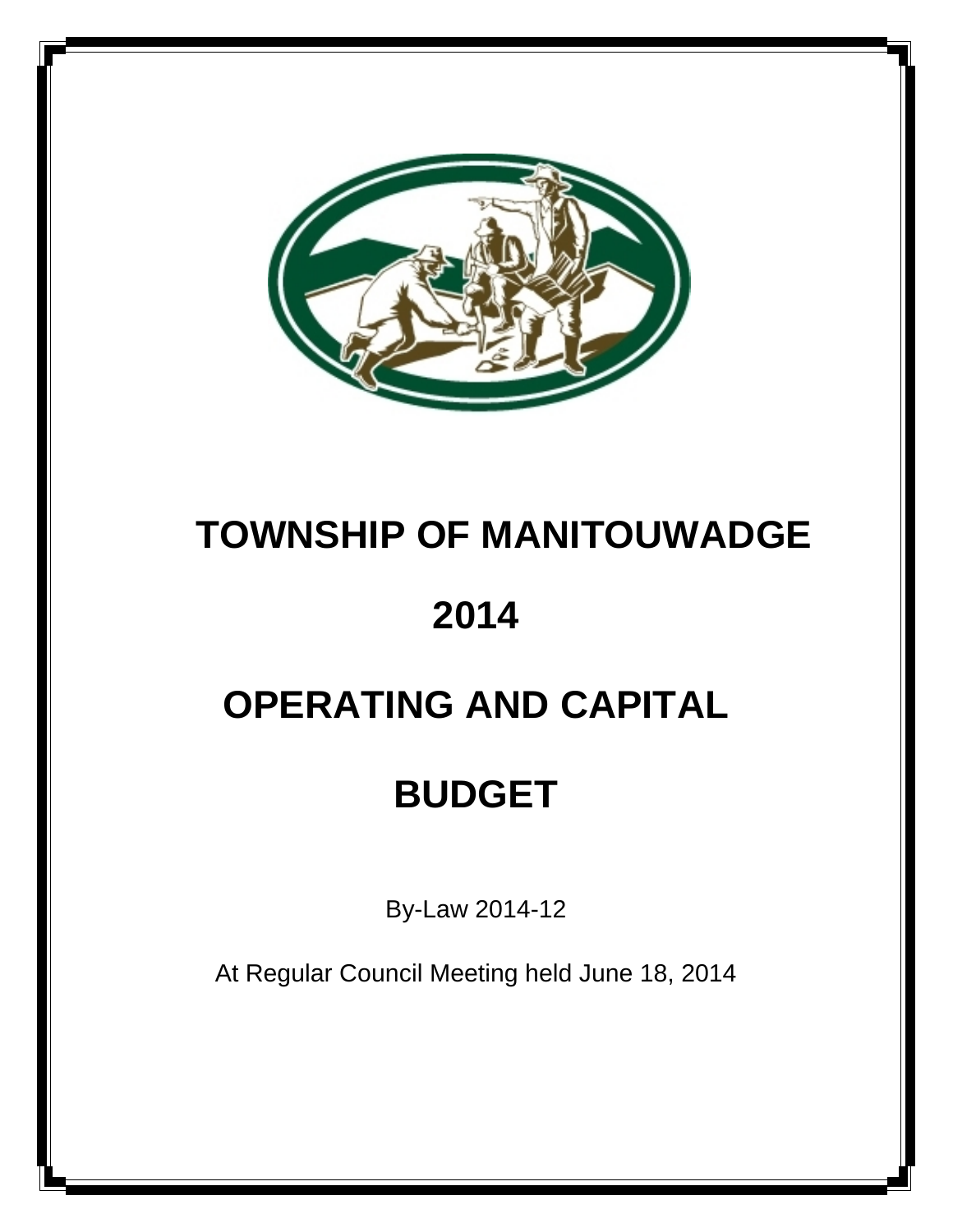| Schedule "A" to By-law No. 2014-12           |                                                   |                            |                    |  |  |
|----------------------------------------------|---------------------------------------------------|----------------------------|--------------------|--|--|
|                                              |                                                   | 2014                       |                    |  |  |
|                                              | <b>Estimated</b>                                  | <b>Estimated</b>           | <b>Net Program</b> |  |  |
| <b>Net Operating Budget</b>                  | <b>Revenues</b>                                   | <b>Expenditures</b>        | Cost               |  |  |
|                                              |                                                   |                            |                    |  |  |
| <b>General Revenues</b>                      | 1,756,809.29                                      |                            | (1,756,809.29)     |  |  |
| <b>Council and Elections</b>                 |                                                   | 82,120.00                  | 82,120.00          |  |  |
| Administration/Housing                       | 200,190.00                                        | 1,206,145.00               | 1,005,955.00       |  |  |
|                                              |                                                   |                            |                    |  |  |
| Protection                                   | 15,245.00                                         | 1,030,607.00               | 1,015,362.00       |  |  |
| Health, Cemetary                             | 400.00                                            | 166,630.00                 | 166,230.00         |  |  |
|                                              |                                                   |                            |                    |  |  |
| Transportation, Roadways, Street Lighting    | 7,600.00                                          | 943,170.00                 | 935,570.00         |  |  |
| Airport                                      | 69,600.00                                         | 154,675.00                 | 85,075.00          |  |  |
|                                              |                                                   |                            |                    |  |  |
| <b>Water and Sewer</b>                       | 708,833.00                                        | 756,530.00                 | 47,697.00          |  |  |
| Solid Waste                                  | 16,910.00                                         | 188,015.00                 | 171,105.00         |  |  |
|                                              |                                                   |                            |                    |  |  |
| Nuclear Waste Learn More Program             | 75,000.00                                         | 75,000.00                  |                    |  |  |
| Parks, Programs, Pool                        | 47,750.00                                         | 160,475.00                 | 112,725.00         |  |  |
|                                              |                                                   |                            |                    |  |  |
| Recreation Admin. /Community Centre          | 36,590.00                                         | 651,475.00                 | 614,885.00         |  |  |
| Golf Course and Ski Hill                     | 80,300.00                                         | 222,770.00                 | 142,470.00         |  |  |
|                                              |                                                   |                            |                    |  |  |
| <b>Golf Clubhouse</b>                        | 23,680.00                                         | 70,080.00                  | 46,400.00          |  |  |
| Library                                      | 18,455.00                                         | 137,950.00                 | 119,495.00         |  |  |
| Building, Planning and Adjustment            | 5,000.00                                          | 25,450.00                  | 20,450.00          |  |  |
|                                              |                                                   |                            |                    |  |  |
| <b>Economic Development</b>                  | 8,300.00                                          | 133,320.00                 | 125,020.00         |  |  |
| <b>Total Net Operating Costs</b>             | \$3,070,662.29                                    | $\overline{$6,004,412.00}$ | 2,933,749.71       |  |  |
| <b>Revenue Fund Transfers to Capital</b>     |                                                   |                            | 230,000.00         |  |  |
|                                              |                                                   |                            | 301,800.00         |  |  |
|                                              | <b>Revenue Fund Net Contributions to Reserves</b> |                            |                    |  |  |
| Total Amount to be Raised by Taxation or PIL |                                                   |                            | \$<br>3,465,549.71 |  |  |
|                                              |                                                   |                            |                    |  |  |
|                                              |                                                   |                            |                    |  |  |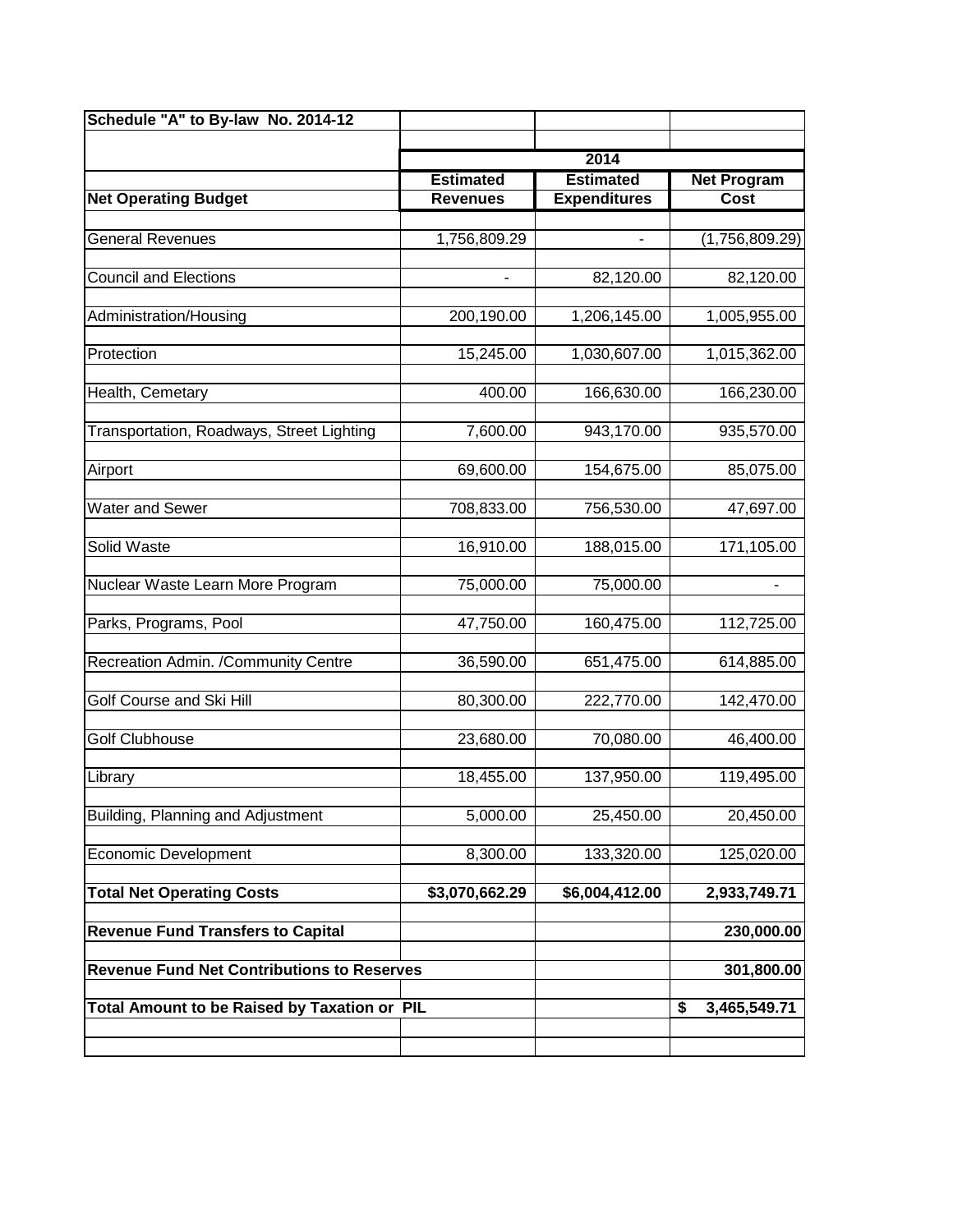|                                               | <b>BUDGET 2014 - SUMMARY</b> |                     |                    |  |  |  |  |
|-----------------------------------------------|------------------------------|---------------------|--------------------|--|--|--|--|
|                                               |                              |                     |                    |  |  |  |  |
|                                               |                              |                     | <b>Net Program</b> |  |  |  |  |
|                                               | <b>Estimated</b>             | <b>Estimated</b>    | Cost               |  |  |  |  |
| <b>Net Operating Budget</b>                   | <b>Revenues</b>              | <b>Expenditures</b> | 2014               |  |  |  |  |
|                                               |                              |                     |                    |  |  |  |  |
| <b>General Revenues</b>                       | 1,756,809.29                 |                     | (1,756,809.29)     |  |  |  |  |
| Council                                       |                              | 70,020.00           | 70,020.00          |  |  |  |  |
| Elections                                     |                              | 12,100.00           | 12,100.00          |  |  |  |  |
| Housing                                       |                              | 18,000.00           | 18,000.00          |  |  |  |  |
| Administration                                | 200,190.00                   | 1,188,145.00        | 987,955.00         |  |  |  |  |
| Fire                                          |                              | 250,370.00          | 250,370.00         |  |  |  |  |
| Municipal Law Enforcement                     | 3,550.00                     | 48,510.00           | 44,960.00          |  |  |  |  |
| Policing                                      | 11,695.00                    | 731,727.00          | 720,032.00         |  |  |  |  |
| Health                                        |                              | 162,285.00          | 162,285.00         |  |  |  |  |
| Cemetery                                      | 400.00                       | 4,345.00            | 3,945.00           |  |  |  |  |
| Transportation                                | 7,600.00                     | 759,020.00          | 751,420.00         |  |  |  |  |
| Roadways                                      |                              | 124,920.00          | 124,920.00         |  |  |  |  |
| <b>Street Lighting</b>                        |                              | 59,230.00           | 59,230.00          |  |  |  |  |
| Airport                                       | 69,600.00                    | 154,675.00          | 85,075.00          |  |  |  |  |
| <b>Airport Forward Attack</b>                 |                              |                     |                    |  |  |  |  |
| Water and Sewer                               | 708,833.00                   | 756,530.00          | 47,697.00          |  |  |  |  |
| Solid Waste                                   | 16,910.00                    | 188,015.00          | 171,105.00         |  |  |  |  |
| Nuclear Waste Learn More                      | 75,000.00                    | 75,000.00           |                    |  |  |  |  |
| Parks                                         |                              | 37,845.00           | 37,845.00          |  |  |  |  |
| Programs                                      | 44,500.00                    | 54,920.00           | 10,420.00          |  |  |  |  |
| Pool                                          | 3,250.00                     | 67,710.00           | 64,460.00          |  |  |  |  |
| <b>Community Centre</b>                       | 36,590.00                    | 423,785.00          | 387,195.00         |  |  |  |  |
| <b>Recreation Administration</b>              |                              | 227,690.00          | 227,690.00         |  |  |  |  |
| <b>Golf Course</b>                            | 60,850.00                    | 112,140.00          | 51,290.00          |  |  |  |  |
| Ski Hill                                      | 19,450.00                    | 110,630.00          | 91,180.00          |  |  |  |  |
| Golf Clubhouse                                | 23,680.00                    | 70,080.00           | 46,400.00          |  |  |  |  |
| Library                                       | 18,455.00                    | 137,950.00          | 119,495.00         |  |  |  |  |
| <b>Building</b>                               | 5,000.00                     | 24,150.00           | 19,150.00          |  |  |  |  |
| Planning                                      |                              | 1,300.00            | 1,300.00           |  |  |  |  |
| <b>Economic Development</b>                   | 8,300.00                     | 133,320.00          | 125,020.00         |  |  |  |  |
|                                               |                              |                     |                    |  |  |  |  |
|                                               |                              |                     |                    |  |  |  |  |
| <b>Net Operating Costs</b>                    | \$<br>3,070,662.29           | \$<br>6,004,412.00  | \$<br>2,933,749.71 |  |  |  |  |
|                                               |                              |                     |                    |  |  |  |  |
|                                               |                              |                     |                    |  |  |  |  |
| <b>Revenue Fund Transfers to Capital</b>      |                              |                     | 230,000.00         |  |  |  |  |
|                                               |                              |                     |                    |  |  |  |  |
| <b>Revenue Fund Contributions to Reserves</b> |                              |                     | 301,800.00         |  |  |  |  |
|                                               |                              |                     |                    |  |  |  |  |
| Total Amount to be Raised by Taxation or PIL  |                              |                     | \$<br>3,465,549.71 |  |  |  |  |
|                                               |                              |                     |                    |  |  |  |  |
|                                               |                              |                     |                    |  |  |  |  |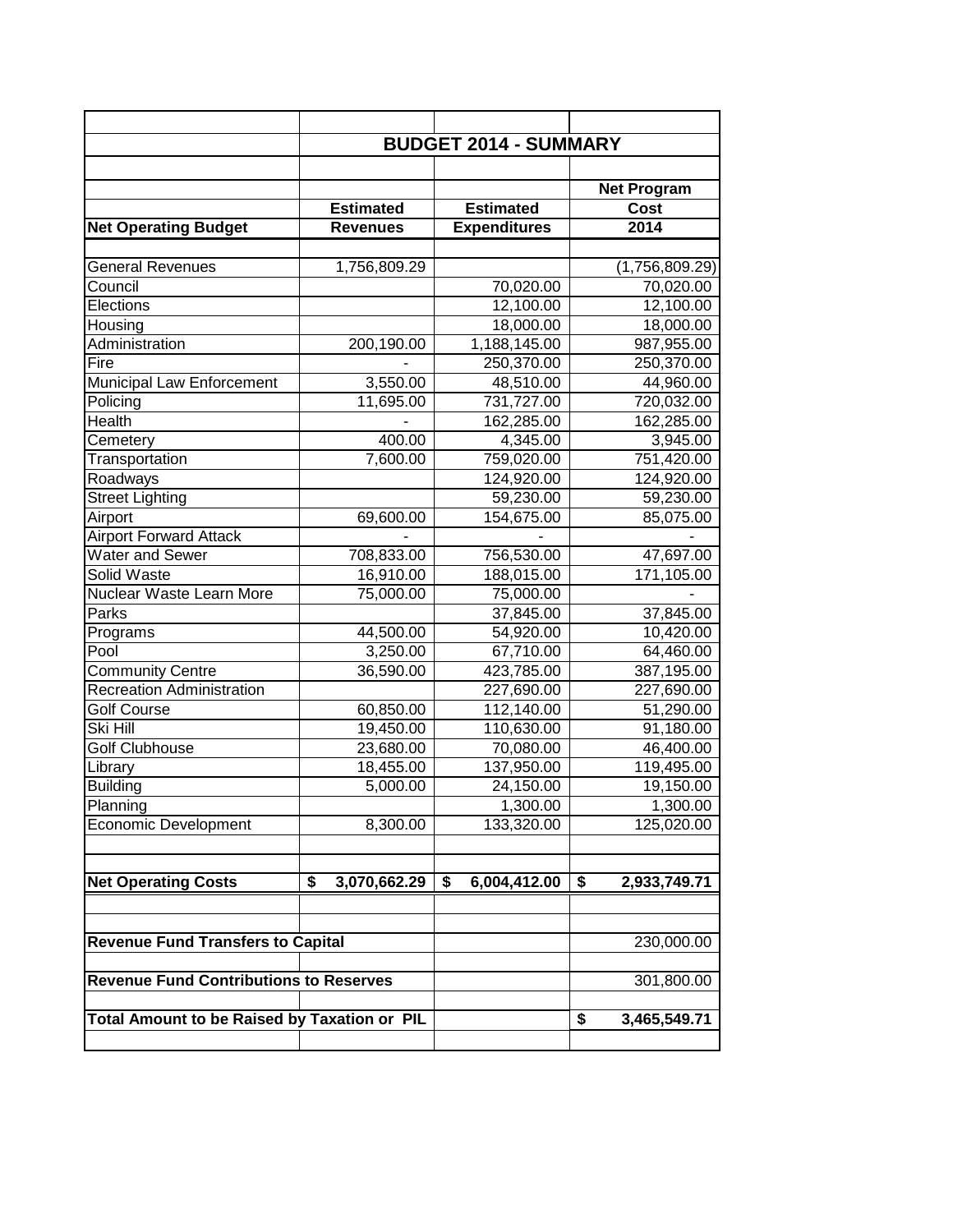| Schedule "A" to By-law # 2014-14     | Page 22          |                  |                 |
|--------------------------------------|------------------|------------------|-----------------|
| Tax Rates for 2014                   |                  |                  |                 |
|                                      | 2014             | 2014             | 2014            |
|                                      | <b>Municipal</b> | <b>Education</b> | Total           |
|                                      | <b>Tax Rate</b>  | <b>Tax Rate</b>  | <b>Tax Rate</b> |
|                                      |                  |                  |                 |
| Residential                          | 7.19562924%      | 0.20300000%      | 7.39862924%     |
| <b>Multi-Residential</b>             | 7.91519216%      | 0.20300000%      | 8.11819216%     |
| Commercial                           | 7.91519216%      | 1.22000000%      | 9.13519216%     |
| <b>Commercial Vacant/Excess Land</b> | 5.54063451%      | 0.85400000%      | 6.39463451%     |
| Industrial                           | 7.91519216%      | 1.22000000%      | 9.13519216%     |
| Industrial Vacant/Excess Land        | 5.14487490%      | 0.79300000%      | 5.93787490%     |
| Large Industrial                     | 7.91519216%      | 1.22000000%      | 9.13519216%     |
| Large Industrial Vacant. Excess Land | 5.14487490%      | 0.79300000%      | 5.93787490%     |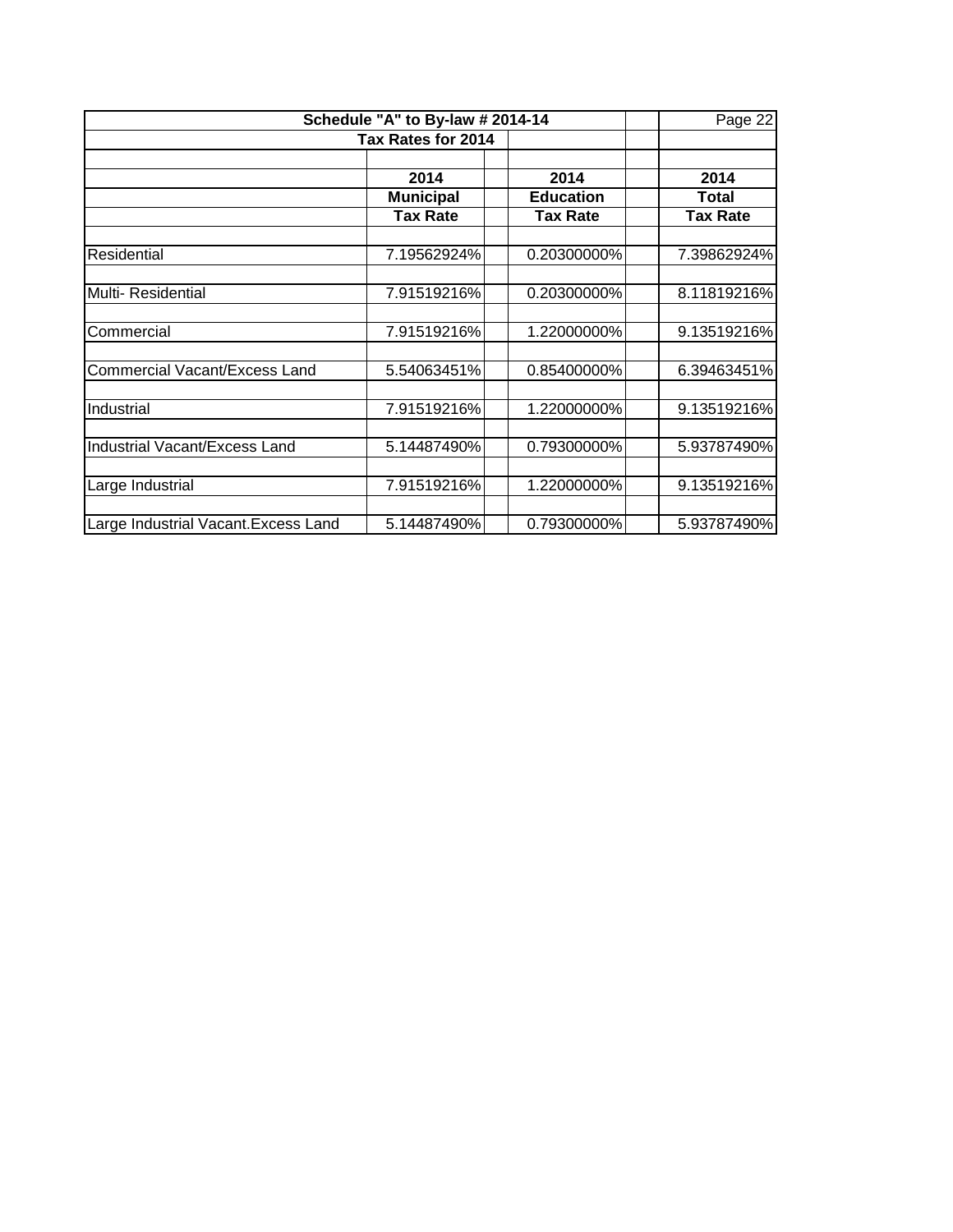| Schedule "B" to By-law # 2014-12                                 |                |                         |              |                       |                |              |                        |              |                    |                | Page 25           |
|------------------------------------------------------------------|----------------|-------------------------|--------------|-----------------------|----------------|--------------|------------------------|--------------|--------------------|----------------|-------------------|
| Capital Fund Continuity - 2014                                   |                |                         |              |                       |                |              |                        |              |                    |                |                   |
|                                                                  |                |                         |              |                       |                |              |                        |              |                    |                |                   |
|                                                                  |                | <b>Budgeted</b><br>Cost | From         | <b>Transfer</b>       | Transfer       | Ontario      | <b>Funding Sources</b> | Canada       | <b>Gas Tax Def</b> |                | Other             |
|                                                                  |                | for                     | Revenue      | from                  | To             | Specific     | Long<br>Term           | Specfic      |                    | Intra fund     |                   |
| <b>DEPARTMENT</b>                                                |                | 2014                    | Fund         | Reserves              | <b>ResFund</b> | Grants       | Debt                   | Grants       | Revenue            | Reallocations* | Revenue           |
| <b>Administration</b>                                            |                |                         |              |                       |                |              |                        |              |                    |                |                   |
|                                                                  |                |                         |              |                       |                |              |                        |              |                    |                |                   |
| Official Plan                                                    | 2-4-1400-62105 | 20,215.00<br>29,980.56  | 0.00         | 20,215.00             | 0.00           | 0.00         | 0.00                   | 0.00         | 0.00               | 0.00           | 0.00              |
| Reception upgrades                                               | 2-4-1400-62137 |                         | 0.00         | 0.00                  | 0.00           | 0.00         | 0.00                   | 0.00         | 0.00               | 0.00           | 29,980.56         |
| <b>Boiler Replacement</b>                                        | 2-4-1400-62108 | 60,000.00               | 0.00         | 60,000.00             | 0.00           | 0.00         | 0.00                   | 0.00         | 0.00               | 0.00           | 0.00              |
| Demolition/Rehabilitation<br><b>Total Administration Capital</b> | 2-4-8100-62499 | 1,848.52<br>112,044.08  | 0.00<br>0.00 | 1,848.52<br>82,063.52 | 0.00<br>0.00   | 0.00<br>0.00 | 0.00<br>0.00           | 0.00<br>0.00 | 0.00<br>0.00       | 0.00<br>0.00   | 0.00<br>29,980.56 |
|                                                                  |                |                         |              |                       |                |              |                        |              |                    |                |                   |
| Airport                                                          |                |                         |              |                       |                |              |                        |              |                    |                |                   |
| Airport Improvements                                             | 2-4-3500-62101 | 408,495.00              | 0.00         | 143,050.00            | 0.00           | 204,250.00   | 0.00                   | 61,195.00    | 0.00               | 0.00           | 0.00              |
| <b>Total Airport Capital</b>                                     |                | 408,495.00              | 0.00         | 143,050.00            | 0.00           | 204,250.00   | 0.00                   | 61,195.00    | 0.00               | 0.00           | 0.00              |
|                                                                  |                |                         |              |                       |                |              |                        |              |                    |                |                   |
| <b>Public Works Capital</b>                                      |                |                         |              |                       |                |              |                        |              |                    |                |                   |
| Landfill Site (MOE order)                                        | 2-4-4500-62140 | 7,049.10                | 0.00         | 0.00                  | 0.00           | 0.00         | 0.00                   | 0.00         | 7,049.10           | 0.00           | 0.00              |
| <b>Grader Replacement</b>                                        | 2-4-3100-62141 | 175,000.00              | 100,000.00   | 75,000.00             | 0.00           | 0.00         | 0.00                   | 0.00         | 0.00               | 0.00           | 0.00              |
| Total Public Works Capital                                       |                | 182,049.10              | 100,000.00   | 75,000.00             | 0.00           | 0.00         | 0.00                   | 0.00         | 7,049.10           | 0.00           | 0.00              |
| <b>Water Works</b>                                               |                |                         |              |                       |                |              |                        |              |                    |                |                   |
| Water Pumphouse Roof                                             | 2-4-4300-62206 | 2,197.78                | 0.00         | 2,197.78              | 0.00           | 0.00         | 0.00                   | 0.00         | 0.00               | 0.00           | 0.00              |
| <b>Total Water Works Capital</b>                                 |                | 2,197.78                | 0.00         | 2,197.78              | 0.00           | 0.00         | 0.00                   | 0.00         | 0.00               | 0.00           | 0.00              |
|                                                                  |                |                         |              |                       |                |              |                        |              |                    |                |                   |
| <b>Recreation Capital</b>                                        |                |                         |              |                       |                |              |                        |              |                    |                |                   |
| Golf Course Tractor                                              | 2-4-7700-62487 | 30,000.00               | 30,000.00    | 0.00                  | 0.00           | 0.00         | 0.00                   | 0.00         | 0.00               | 0.00           | 0.00              |
| Arena Roof Repairs (Phase 2)                                     | 2-4-7700-62485 | 25,000.00               | 25,000.00    | 0.00                  | 0.00           | 0.00         | 0.00                   | 0.00         | 0.00               | 0.00           | 0.00              |
| Recondition/Replace Heating P 2-4-7200-62481                     |                | 50,500.00               | 0.00         | 50,500.00             | 0.00           | 0.00         | 0.00                   | 0.00         | 0.00               | 0.00           | 0.00              |
| Ski Hill Groomer                                                 | 2-4-7900-62487 | 75,000.00               | 75,000.00    | 0.00                  | 0.00           | 0.00         | 0.00                   | 0.00         | 0.00               | 0.00           | 0.00              |
| Ice Resurfacer                                                   | 2-4-7200-62482 | 75,000.00               | 0.00         | 75,000.00             | 0.00           | 0.00         | 0.00                   | 0.00         | 0.00               | 0.00           | 0.00              |
| <b>Total Recreation Capital</b>                                  |                | 255,500.00              | 130,000.00   | 125,500.00            | 0.00           | 0.00         | 0.00                   | 0.00         | 0.00               | 0.00           | 0.00              |
| <b>Economic Development</b>                                      |                |                         |              |                       |                |              |                        |              |                    |                |                   |
| <b>Billboard signage</b>                                         | 2-4-8200-62500 | 24,600.00               | 0.00         | 24,600.00             | 0.00           | 0.00         | 0.00                   | 0.00         | 0.00               | 0.00           | 0.00              |
| Study (Hotel)                                                    | 2-4-8200-62501 | 1,125.00                | 0.00         | 1,125.00              | 0.00           | 0.00         | 0.00                   | 0.00         | 0.00               | 0.00           | 0.00              |
| <b>Total EDO Capital</b>                                         |                | 25,725.00               | 0.00         | 25,725.00             | 0.00           | 0.00         | 0.00                   | 0.00         | 0.00               | 0.00           | 0.00              |
|                                                                  |                |                         |              |                       |                |              |                        |              |                    |                |                   |
| <b>Building</b>                                                  |                |                         |              |                       |                |              |                        |              |                    |                |                   |
| <b>Demolition Bowling Alley</b>                                  | 2-4-8100-62601 | 9,738.35                | 0.00         | 9,738.35              | 0.00           | 0.00         | 0.00                   | 0.00         | 0.00               | 0.00           | 0.00              |
| <b>Total Building Capital</b>                                    |                | 9,738.35                | 0.00         | 9,738.35              | 0.00           | 0.00         | 0.00                   | 0.00         | 0.00               | 0.00           | 0.00              |
| <b>Total Capital</b>                                             |                | 995,749.31              | 230,000.00   | 463,274.65            | 0.00           | 204.250.00   | 0.00                   | 61,195.00    | 7,049.10           | 0.00           | 29,980.56         |
|                                                                  |                |                         |              |                       |                |              |                        |              |                    |                |                   |